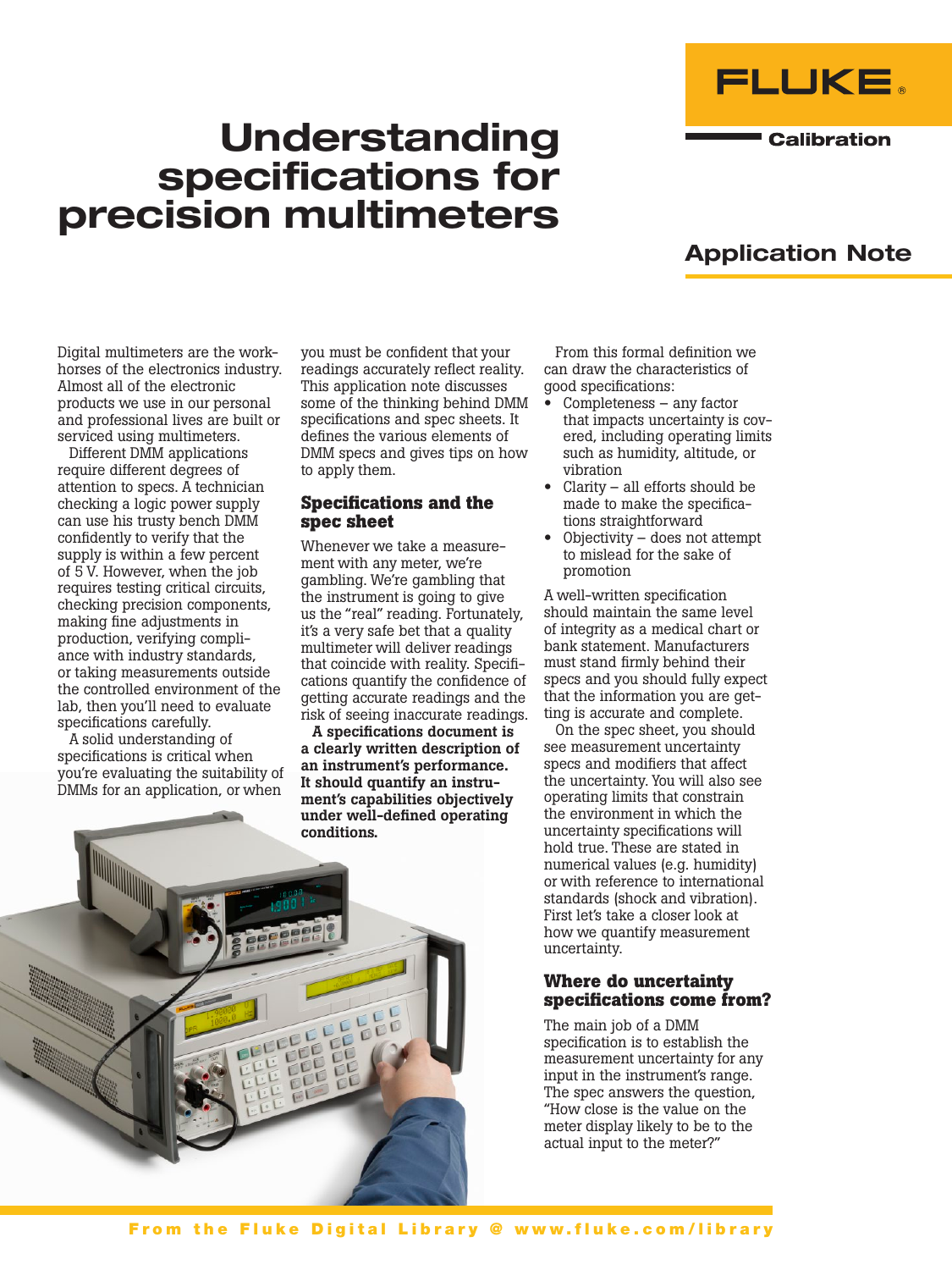

Meter manufacturers bet their reputations on how a large population of instruments is going to behave for the duration of calibration cycle. (A typical calibration cycle is one year.) Instrument engineers and metrologists use laboratory testing and carefully applied statistics to set the specs.

DMM specifications apply to a particular model (i.e. design), not to any individual instrument. Any single instrument of a particular design should perform well within the specification, especially toward the beginning of its calibration cycle. A model's specs are based on testing a significant sample of products and analyzing the collected data from the instruments.

If we take measurements of a nominal input from, say, 50 instruments of the same design, we are going to get a range of readings. Many of the instruments will have the same readings, but we would expect some variation due to normal uncertainty. For example, we can record the readings from 50 Fluke Model xyz DMM's hooked up to the same precision calibrator outputting 10 volts. We will record a narrow spread of readings around 10 volts. We can calculate the mean (average) of all the measurements, which we would expect to be 10 V. We can also calculate the standard deviation of the readings (Equation 1).

$$
\sigma = \sqrt{\frac{\sum_{i=1}^{N} (x_i - \overline{x})^2}{N-1}}
$$

**Equation 1.**  $N =$  sample size  $X = measurement$ 

The standard deviation is a measure of the "spread" of the sample of measurements, outward from the mean. This measure of spread is the basis of uncertainty specifications.

If we plot the number of times each reading occurs, we should see a bell-shaped normal distribution. (Almost all measurements follow a normal distribution, including those made with simple instruments like rulers and measuring cups.) Figure 1 shows a

normal distribution curve centered at 10 V.

Using experimentation and experience, instrument designers set specifications by assuming a normal distribution and finding the standard deviation for a significant number of design samples. Adopting a normal distribution allows us to relate standard deviation to the percentage of readings that occur, by measuring the area under the curve.

68 % of the readings will be within 1 standard deviation of the mean

95 % of the readings will fall within 2 standard deviations of the mean

99.7 % of the readings will fall within 3 standard deviations of the mean

Statisticians refer to these percentages as confidence intervals. They might say, "We are 95 % confident that a reading will not be more than 2 standard deviations of the actual value."

In the simple example above

1 standard deviation corresponds to ± 0.02 V

2 standard deviations corresponds to ± 0.04 V

3 standard deviations corresponds to ± 0.06 V

So the questions for the manufacturer become, "How many standard deviations do we use for our spec?" "What confidence interval do we use to build our specs?" The higher the number of standard deviations, the lower the probability that an instrument will fall out of spec between calibrations. The manufacturer's internal engineering standards will determine how many standard deviations are used to set the spec. Fluke uses a confidence of 99 %, which corresponds to 2.6 standard deviations on a normal distribution.

## **Traceability and specifications**

So far we have described how much uncertainty we can expect from a DMM, but we have not



Figure 1: A normal distribution with a mean of 10 volts and standard deviation 0.02 volts.

discussed how we make sure we're all talking about the same volt, ohm or amp. DMMs must trace their measurement performance back to national laboratory standards.

DMMs are usually calibrated using multifunction calibrators like the Fluke 5700A or Fluke 9100. But there are usually a number of links between the DMM and national standards, including calibrators and transfer standards. As you move through the chain between your DMM and the national standards lab, the calibration standards become increasingly accurate. Each calibration standard must be traceable to national standards through an through an unbroken chain of comparisons, all having stated uncertainties.

So the uncertainty of a DMM depends on the uncertainty of the calibrator used to calibrate it. Most DMM specs are written assuming two things:

- The DMM has been calibrated using a particular model of calibrator, usually specified in the DMM service manual.
- The calibrator was within its operating limits and traceable to national standards.

This allows a DMM manufacturer to include the uncertainty of the calibrator in the DMM uncertainty specs. If you see an uncertainty listed as "relative" this means the uncertainty in the calibrator output *has not been considered* and it must be added to the DMM uncertainty.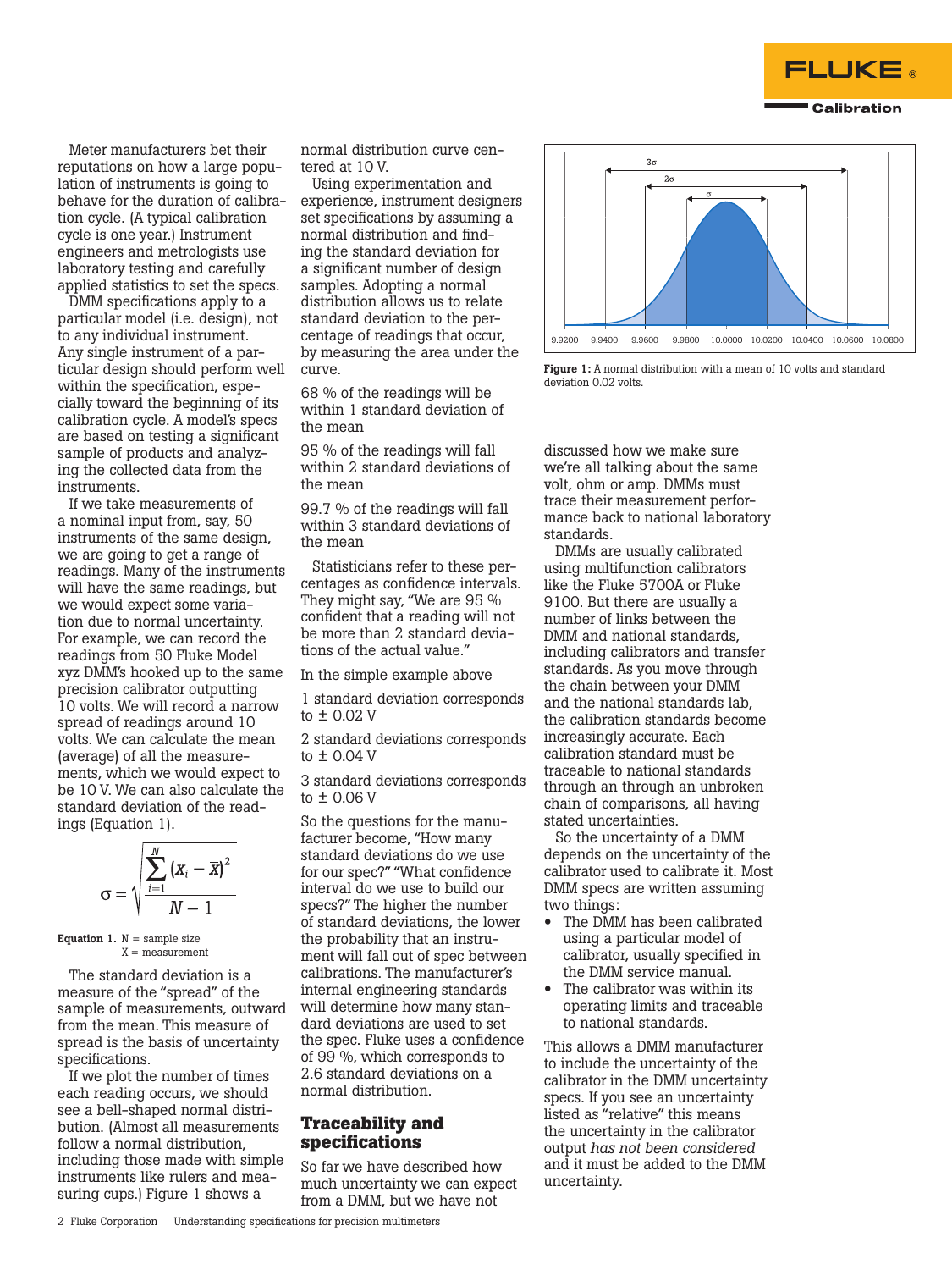



Figure 2: Traceability is the path from your DMM back to national standards.

## **Elements of digital multimeter specifications**

Among the many standards that govern instrumentation, there is no standard for writing DMM specs. Over the years, though, manufacturers have converged on similar formats, making it a bit easier to compare multimeters. This application note covers the most common conventions for specifications.

As described above, uncertainty specifications define a range around a nominal value. When taking a measurement within the specified limits of time, temperature, humidity, etc., you can be confident that you won't get a reading outside that range.

Time and temperature are crucial for determining uncertainty. Electronic components experience small changes (or "drift") over time. Because of drift, DMM uncertainties are valid only for a specified period of time. This period usually coincides with the recommended calibration cycle and is typically one year. At calibration, the clock starts over again and the uncertainties are valid for another period.

Temperature affects the performance of every component in an instrument—from the simplest resistor to the most elegant integrated circuit. DMM designers are good at building circuits that compensate for temperature variation. This ability to operate at various temperatures is captured in a specified operating range and is often accompanied by a temperature coefficient. (More on this later.)

Multimeter uncertainties cannot be given as simple percentages, although it is tempting to over simplify. You might see a sales brochure that touts, "Basic accuracy to 0.002 %". This is only giving a small part of the picture, and it's usually an optimistic view of the data.

The reasons for complexity in the specifications have to do with the multimeter's ability to perform many different measurements, over many different ranges, using several different internal signal paths.

Consider the diagram in Figure 3. It shows the analog signal path for a dc voltage measurement, also known as "the front end". Each block contributes uncertainty in the form of nonlinearity, offset, noise and thermal effects. The front end contributes most of the uncertainty of the instrument.

Depending on the design, changing ranges affects the divider performance or the amplifier performance or both. Internal noise, for example, has a greater relative impact on lower ranges and at the low ends of ranges. Changing functions alters the signal path. For example, a resistance measurement requires the addition of a current source to the analog path. So each function and range must be specified in a way that considers the effects of non-linearities, offsets, noise and

## **Top three pitfalls of using DMM specs**

- 1. Using only the percent of reading as a shortcut
- 2. Applying specs to DMM's that fall outside of their calibration cycle
- 3. Using a DMM outside its temperature range without de-rating uncertainties

thermal effects. Table 1 shows the elements of a DMM specification and gives examples for each.



Figure 3: Simplified DMM analog signal path for dc volts measurement.

|                              | <b>Example</b>                                                                                           |  |  |  |
|------------------------------|----------------------------------------------------------------------------------------------------------|--|--|--|
| <b>Baseline uncertainty</b>  |                                                                                                          |  |  |  |
| Input                        | $\pm$ (0.001 % of reading + 3 digits)                                                                    |  |  |  |
| Scale term $+$ floor         | $\pm$ (0.001 % of reading + 3 digits)                                                                    |  |  |  |
| <b>Uncertainty modifiers</b> |                                                                                                          |  |  |  |
| Temperature coefficient      | $\pm$ (0.003 % of reading) per °C from 0 °C<br>to 18 $^{\circ}$ C and 28 $^{\circ}$ C to 50 $^{\circ}$ C |  |  |  |
| Time                         | 1 year                                                                                                   |  |  |  |
| <b>Oualifiers</b>            |                                                                                                          |  |  |  |
| Warm-up time                 | Specs are valid after 1 hour warm-up                                                                     |  |  |  |
| Operating temperature        | $23 + 5$ °C                                                                                              |  |  |  |
| <b>RH</b>                    | 80 % RH from 0 to 35 °C, 70 % to 50 °C                                                                   |  |  |  |
| Storage temperature          | 40 °C to 60 °C                                                                                           |  |  |  |
| Vibration                    | Meets requirements of MIL-T-28800E for<br>Type III, Class 3,<br>Style E equipment                        |  |  |  |
| EMI susceptibility           | Complies with EN 50082-1                                                                                 |  |  |  |
| Altitude                     | 2000 meters                                                                                              |  |  |  |
| Power line regulation        | 100 V/ 120 V/ 220 V/ 240 V ± 10 %                                                                        |  |  |  |
| Overvoltage protection       | 600 V overvoltage category III                                                                           |  |  |  |

Table 1: Key elements of the DMM specification.

#### **Baseline uncertainty specifications**

Baseline specifications are usually given as:

± (percent of reading + number of digits) or

± (percent of reading + number of counts)

"Digits" or "counts" are used interchangeably and they indicate the value of the least significant digits for a particular range. They represent the resolution of the DMM for that range. If the range is 40.0000 then one digit, one count, is worth 0.0001.

Let's say you want to measure 10 V on a 20 V range in which the least significant digit represents 0.0001 V. If the uncertainty for the 20 V range is given as  $\pm$  (0.003 % + 2 counts) we can calculate the uncertainty in measurement units as:

 $\pm$  ((0.003 % x 10 V + 2 x 0.0001)  $V = \pm (0.0003 V + 0.0002 V) =$ ± (0.0005 V) or ± 0.5 mV

Some spec sheets use the form: ± (percent of reading + percent of range)